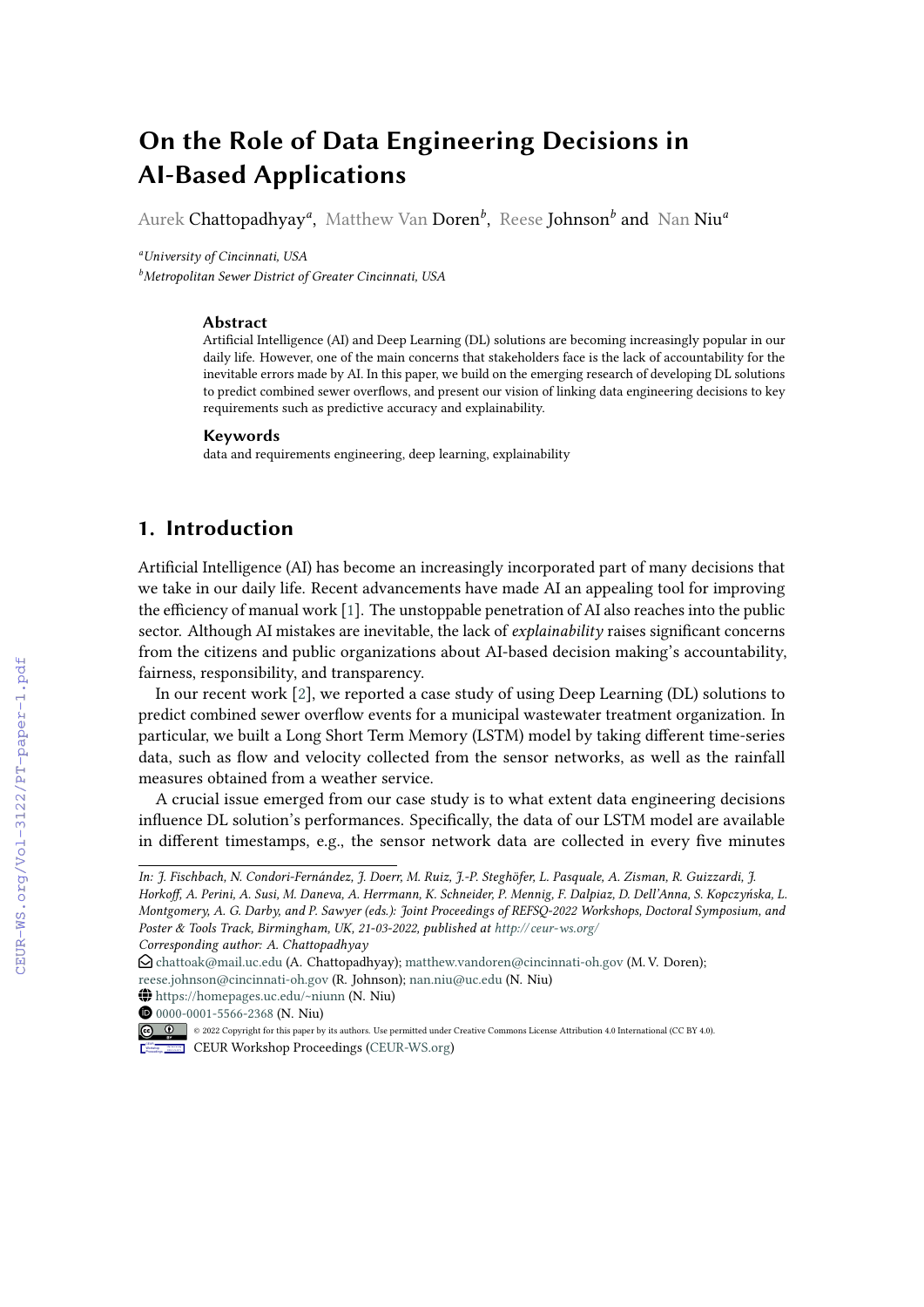whereas the rainfall measures are stored in every minute. For a DL solution like LSTM to work, synchronizing the heterogeneous data is necessary. However, different data engineering decisions can be made to achieve synchronization. One can take the mean from a five-minute span of the rainfall measures to align with the sensor network data, yet others may regard the median, mode, minimum, or maximum rainfall values as a plausible data engineering decision to make. Clearly, different decisions can be made but whether or not they impact the LSTM's working is less understood.

In this paper, we concentrate on the influence of data engineering decisions on DL solution's performances by focusing on LSTM's predictive accuracy and explainability. We anticipate this detailed investigation to pave ways for integrating data as an integral component into requirements engineering of AI-based applications. In what follows, we introduce the background of the combined sewer overflows and our ongoing research of developing DL solutions in Section [2.](#page-1-0) We then present our study design and discuss the study results in Section [3.](#page-2-0) Finally, we draw some concluding remarks in Section [4.](#page-3-0)

### <span id="page-1-0"></span>**2. Background and Related Work**

Combined sewer overflows are significant problems affecting human and environmental health. For instance, nearly 860 cities and towns across the U.S. have combined sewer systems, which manage stormwater as well as wastewater, creating what the U.S. Environmental Protection Agency (EPA) considers to be the largest unaddressed risk to human health from the water infrastructure.

We recently began to collaborate with a regional wastewater treatment organization, Metropolitan Sewer District of Greater Cincinnati (MSDGC) [\[3\]](#page-5-0). MSDGC services an operating area of about 300 square miles, over 850,000 customers, and over 3,000 miles of combined sewers. Our stakeholder organization has set up a large scale sensor network to collect data and remotely operate their system. Their current practice is to reference weather forecast, then alert citizens if a combined sewer overflow event may occur within the next day. Since they are a public service, they need to be able to justify their reasoning for their decisions, especially when their decisions affect the safety of customers. This need for transparency is why their current system of mostly relying on weather forecasts is preferred.

Our collaboration with MSDGC experimented a DL solution of predicting the combined sewer overflows based on the LSTM implementation [\[2\]](#page-5-1). The data used for our LSTM algorithm was taken from various sensors at a MSDGC's outflow site, a manhole approximately 450 ft upstream of the outflow site, and a rainfall sensor for the area. The site is considered to be "overflowing" whenever the level of water exceeds the site's capacity. Notably, the data were collected at different rates. The slowest sampling rate is one sample for every five minutes while the fastest is every minute. As illustrations with fictitious data, Table [1](#page-2-1) shows a sample of the rainfall data, and Table [2](#page-2-2) shows samples from sensors in a manhole a few minutes upstream in a pipe upstream.

Related work on DL-based smart sewer systems includes the use of a recurrent neural network to forecast the stormwater runoff in terms of the precipitation and the previous runoff discharge at a combined sewer overflow site near the District of Columbia [\[4\]](#page-5-2). The experiment on the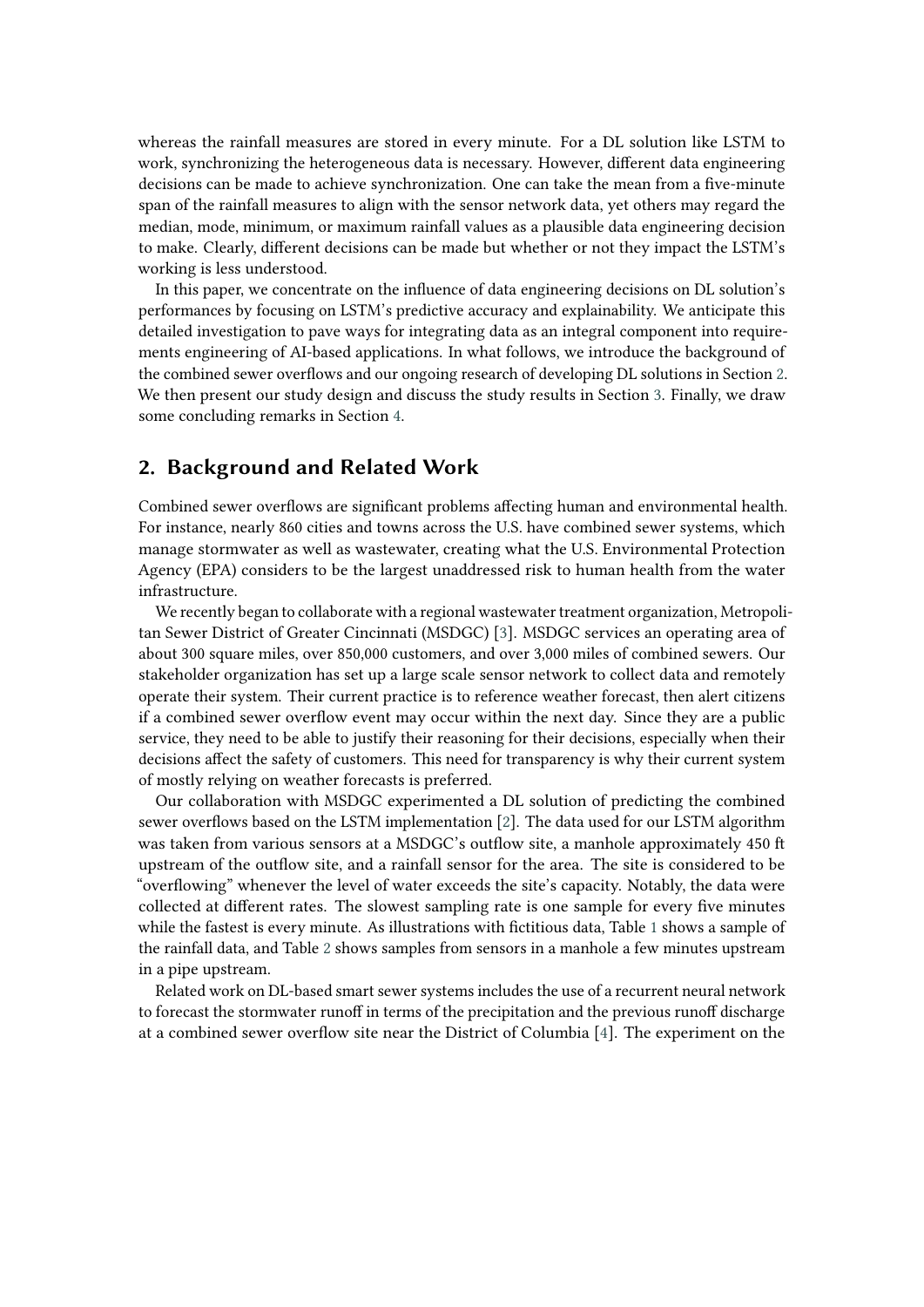#### **Table 1**

<span id="page-2-1"></span>Sample of rainfall data which is sampled every minute and reports the depth of rainfall measured in an area upstream of the combined sewer outfall site.

| Timestamp          | Rainfall (inches) |
|--------------------|-------------------|
| Oct 12, 2018 14:30 | 0.0007            |
| Oct 12, 2018 14:31 | 0.0006            |
| Oct 12, 2018 14:32 | 0.0006            |
| Oct 12, 2018 14:33 | 0.0009            |
| Oct 12, 2018 14:34 | 0.0013            |
| Oct 12, 2018 14:35 | 0.0014            |

#### **Table 2**

<span id="page-2-2"></span>Sample of flow, level, and velocity data from the manhole site upstream of the outflow sensor. The data were sampled at a rate of once every five minutes.

| Timestamp            | Level | Velocity | Flow  |
|----------------------|-------|----------|-------|
| Aug 20, 2019 2:15:00 | 1.706 | 0.920    | 0.066 |
| Aug 20, 2019 2:20:00 | 1.673 | 0.861    | 0.060 |
| Aug 20, 2019 2:25:00 | 1.648 | 0.789    | 0.054 |
| Aug 20, 2019 2:30:00 | 1.634 | 0.753    | 0.051 |
| Aug 20, 2019 2:35:00 | 1.618 | 0.779    | 0.052 |

34,721-timestep data showed that runoff prediction accuracy was high when the hidden layer reached the maximum capacity of hardware constraints. Our ongoing work compared three variants of the recurrent neural network architecture, namely LSTM, GRU, and IndRNN [\[3\]](#page-5-0), and further showed that LSTM exhibited a high robustness and stationarity [\[5\]](#page-5-3). In this paper, our interests focus specifically on the decision of synchronizing data sampled at different rates (cf. Tables [1](#page-2-1) and [2\)](#page-2-2), and the decision's impacts on the key requirements of predictive accuracy and explainability.

### <span id="page-2-0"></span>**3. Study Design and Results**

Using the data shown in Table [1](#page-2-1) as an example, aggregating the rainfall measures from a five-minute span to a single value represents an important yet subtle data engineering decision. Suppose a synchronization decision at 14:35 (Oct 12, 2018) needs to be made, a baseline choice may be taking the instantaneous value of 0.0014. However, these exist several competing decisions: from 14:31 to 14:35, mode would take 0.0006, median would use 0.0009, mean would equal 0.00096, minimum would point to 0.0006, and maximum would match 0.0014.

Our study thus tests these different data engineering decisions' impacts on a DL solution's performances. Specifically, we reuse the LSTM implementation of Maltbie *et al.* [\[2\]](#page-5-1) where the related artifacts (including source code, hyper parameter search scripts, etc.) are available at <https://doi.org/10.5281/zenodo.4818970> . This LSTM model is trained with 12 hours of continuous data and predicts whether a combined sewer overflow event would occur in the next hour (i.e., between the 12th and 13th hour). In addition, we exploit the LIME tool [\[6\]](#page-5-4) for generating the explanations of why LSTM makes certain predictions in the same way as [\[2\]](#page-5-1). LIME creates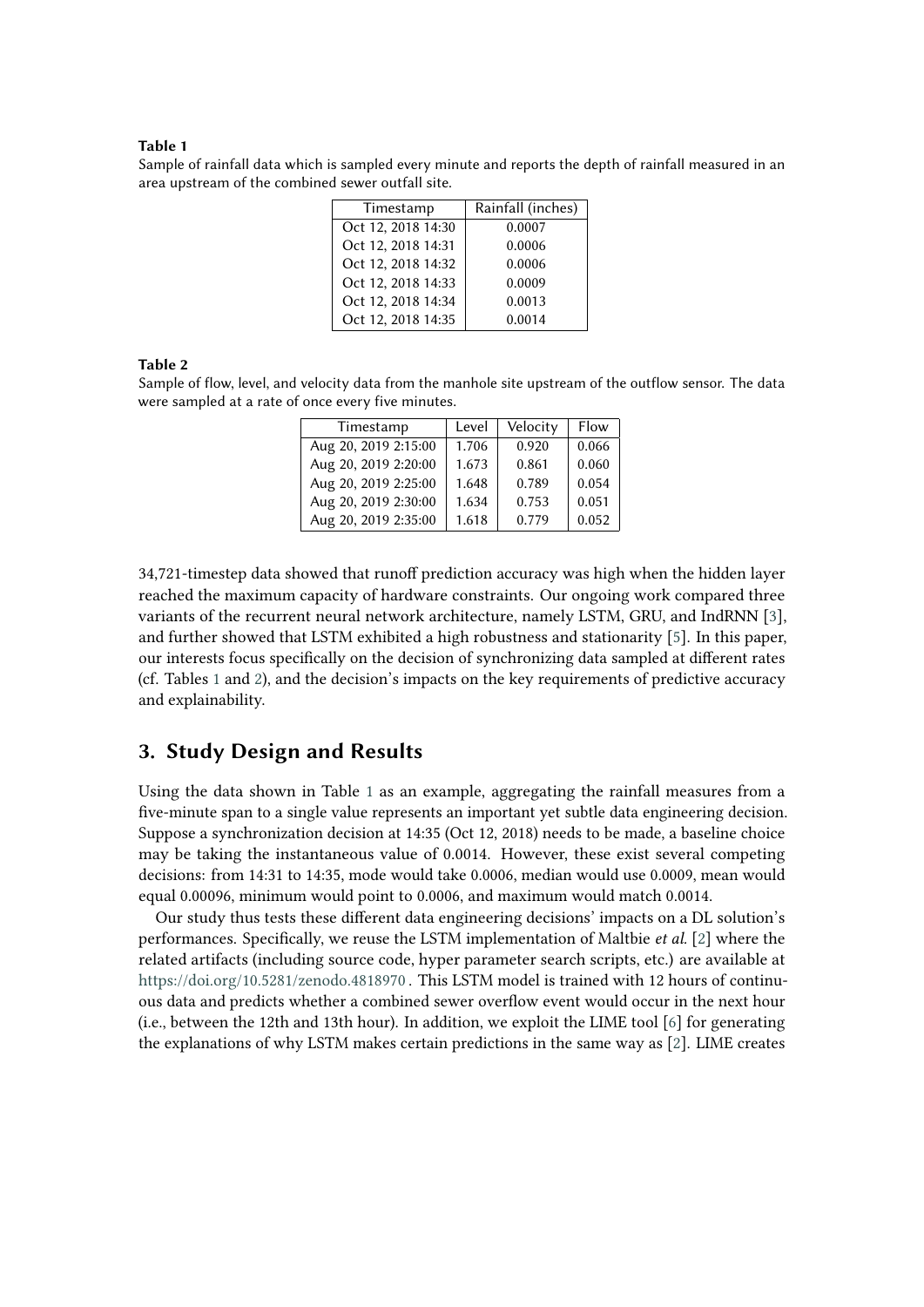| Data Engineering Decision | <b>True Positive Case</b> |
|---------------------------|---------------------------|
| <b>Baseline</b>           | 0.62                      |
| Mean                      | 0.64                      |
| Median                    | 0.50                      |
| Mode                      | 0.57                      |
| Maximum                   | 0.55                      |
| Minimum                   | 0.60                      |

<span id="page-3-1"></span>**Table 3** Confidence scores for different data engineering decisions on a true positive case.

a local approximation of the deep learning model's output space by sampling various inputs from our dataset, and then uses this approximation of the output space to determine which features in the input space are the most significant to determine the model's prediction.

In our study, six different datasets are prepared, each corresponding to a data engineering decision: baseline, mean, median, mode, maximum, and minimum. To generate a data point for a particular timestamp (at a five-minute interval), five timestamps from the original collected rainfall data between two five-minute interval timestamps are taken according to the statistical measures. To assess predictive accuracy, we compute the confidence scores of the LSTM's predictions made for elevated flow for a true positive case where the combined sewer overflow event actually occurs. Table [3](#page-3-1) lists the results, from which we can conclude that, everything else being equal, the different data engineering decisions do lead to different DL performances. Furthermore, using the mean and the median gives rise to the best (0.64) and worse (0.50) confidence score respectively.

While the confidence scores reported in Table [3](#page-3-1) appear quantitatively similar, we run LIME to generate qualitative insights into why the LSTM has made its prediction on our chosen case. Figures [1](#page-4-0) and [2](#page-4-1) show the LIME explanation results for the true positive case under mean and median respectively. It can be seen from these figures that the factors contributing to the LSTM predictions are noticeably different. When the mean is used, for instance, a top-ranked factor turns out to contribute to a negative prediction (i.e., contributing to normal flow). The LIME results of Figure [2,](#page-4-1) on the other hand, show the top factors indeed contribute to a positive, elevated flow prediction; however, the confidence score of such a decision is as strong as a coin flip (0.50 shown in Table [3\)](#page-3-1).

### <span id="page-3-0"></span>**4. Concluding Remarks**

Our study results indicate that data engineering decisions impact DL's results quantitatively and qualitatively. One may argue that which decision to take is a matter of domain expertise. Yet our experience shows that such expertise is subjective, e.g., maximum may be a logical choice for a wastewater treatment engineer who is willing to tolerate the false-positive overflow predictions, whereas mean or median might be reasonable choices for a statistical analyst.

A main contribution of our paper is to recognize the data engineering decisions as a firstclass citizen in the software engineering process for AI-based systems as shown in Figure [3.](#page-5-5)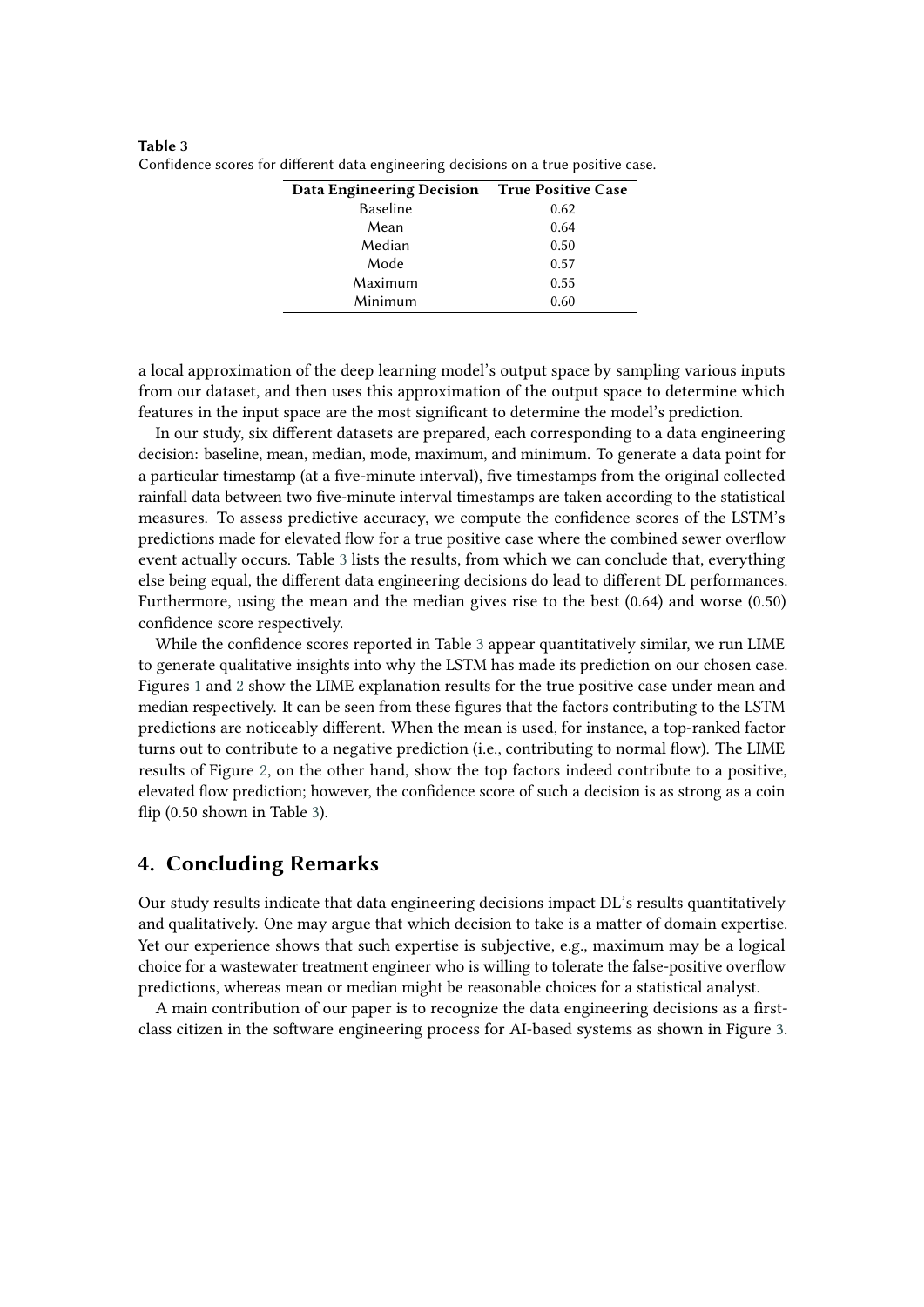| <b>Normal Flow</b>        | <b>Elevated Flow</b>                    | Feature                | Value   |
|---------------------------|-----------------------------------------|------------------------|---------|
|                           | $\text{trainfall}$ t-0 $> 0.00$<br>0.17 | rainfall t-0           | 0.14    |
|                           | rainfall $t-3 > 0.00$                   | rainfall t-3           | 0.00    |
|                           | 10.14                                   | rainfall t-21          | 0.00    |
|                           | rainfall $t - 21 > 0.00$<br>0.10        | rainfall t-129         | 0.00    |
| rainfall $t-129 \le 0.00$ |                                         | velocity t-106         | 0.08    |
| 0.10                      | $0.08 \le$ velocity t 106               | flow $t-60$            | 0.00    |
|                           | 0.10                                    | rainfall t-9           | 0.01    |
|                           | flow $t-60 \le 0.01$                    | level t-19             | $-0.01$ |
|                           | 0.07<br>rainfall $t - 9 > 0.00$         | outfall level t-420.95 |         |
|                           | 0.07                                    | flow $t-71$            | 0.00    |
|                           | level $t-19 \le 0.04$                   |                        |         |
|                           | $\vert$ 0.05                            |                        |         |



<span id="page-4-0"></span>

| <b>Normal Flow</b> | <b>Elevated Flow</b>                              | Feature                 | Value |
|--------------------|---------------------------------------------------|-------------------------|-------|
|                    | rainfall $t-6 > 0.00$<br>0.06                     | rainfall t-6            | 0.00  |
|                    | $0.09 \le$ velocity t-116                         | velocity t-116          | 0.10  |
|                    | 0.06                                              | velocity t-9            | 0.14  |
|                    | $0.14 \le$ velocity t-9 $\le$<br>0.05             | velocity t-18           | 0.19  |
|                    | velocity $t - 18 > 0.18$                          | outfall level_t-28 0.95 |       |
|                    | 0.05                                              | level $t-54$            | 0.01  |
|                    | outfall level $t-28 \leq $<br>$\blacksquare$ 0.05 | outfall level t-1430.95 |       |
|                    | level $t-54 \le 0.04$                             | flow $t-69$             | 0.00  |
|                    | $\blacksquare$ 0.04<br>outfall level t-143 <=     | flow $t-63$             | 0.00  |
|                    | 0.04                                              | velocity_t-6            | 0.22  |
|                    | flow $t-69 \le 0.01$<br>$\blacksquare$ 0.04       |                         |       |

<span id="page-4-1"></span>**Figure 2:** LIME explanations for the true positive case of median.

Not only do the data engineering decisions influence DL solution's performances, but they also shape the requirements engineering activities in important ways much like aspects cut across the conventional object-oriented modularity [\[7,](#page-5-6) [8\]](#page-5-7). For instance, a wastewater treatment engineer's requirement of willing to tolerate false positives would be better understood and more quantifiable if the results of using maximum could be compared with other decisions like minimum.

In a similar fashion, the DL performance differences resulted from using the mean and the median may provoke a more rigorous discussion among the statistical analyst and related stakeholders to better operationalize data synchronization [\[9,](#page-5-8) [10\]](#page-5-9), or even create new ways to handle asynchronous data (e.g., increasing the sampling frequency from the sensor networks dynamically informed by the rainfall measures and/or LSTM's predictions). Due to the dynamic nature of data engineering decisions, aligning requirements closely with testing may be valuable [\[11,](#page-5-10) [12\]](#page-5-11). Finally, it is interesting to realize that the data engineering decisions themselves may help define the emerging requirements of flexibility and customizability that allow the end users to bind such decisions on-the-fly; however, balancing the tradeoffs between being highly customizable and safely operable is of significant importance to AI-based systems.